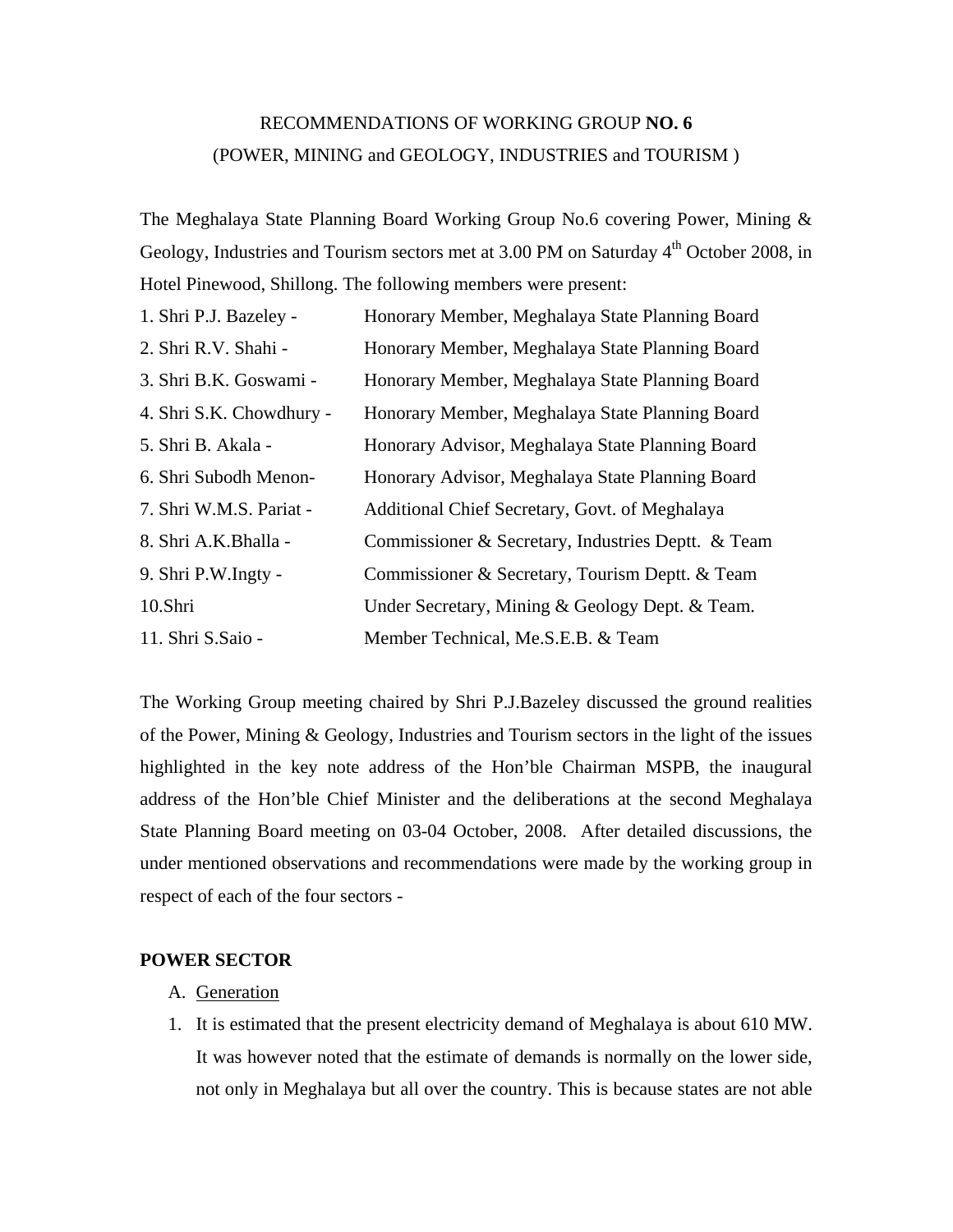to project a situation that if proper connectivity is provided, the demands, all over, will go up. Consequently, the estimates of demands normally represent the suppressed demand.

- 2. Even though the estimate of the State's electricity demand is conservative, the demand met is less than 300 MW, resulting in the State having a high degree of shortage, both in terms of average and peaking shortages.
- 3. Towards the end of the Eleventh Plan (March 2012) the electricity demand forecast is of the order of 800 MW, and towards the end of the Twelfth Plan (March 2017) it is likely to increase to about 1300 MW. All these projections are conservative. If we make efforts and accelerate the process of economic growth through focus on agriculture (including agro based industries), manufacturing, encouraging new initiatives in the service sector and also work on bridging the present demand-supply gaps, the State can definitely attempt a 10% growth in the electricity sector.
- 4. The State's internal installed capacity is hardly 185 MW and its dependence on the central sector generation is extensive. The strategy therefore, has to be aimed at enhancing the internal installed capacity. Even if the generating capacities increase as per existing plans dependence on central sector power as also need to access additional power through trading will continue to be necessary. In any case in the short term till the time larger domestic capabilities are put in place, the dependence on bilateral arrangements and on enhanced allocation of central share will have to be depended on.

How do we enhance the internal generation capacity?

(a) Fortunately the State does reportedly have coal reserves of the order of 550 million tones and that too of higher calorific value. These coal reserves can lead to an additional generation capacity of the order 2000 MW. It is therefore recommended that apart from some of the projects which the State Electricity Board may undertake either on its own or in joint ventures with Central Public Sector Undertakings (CPSU's), a few projects could be structured for development by the private sector through the Competitive Bidding Route, on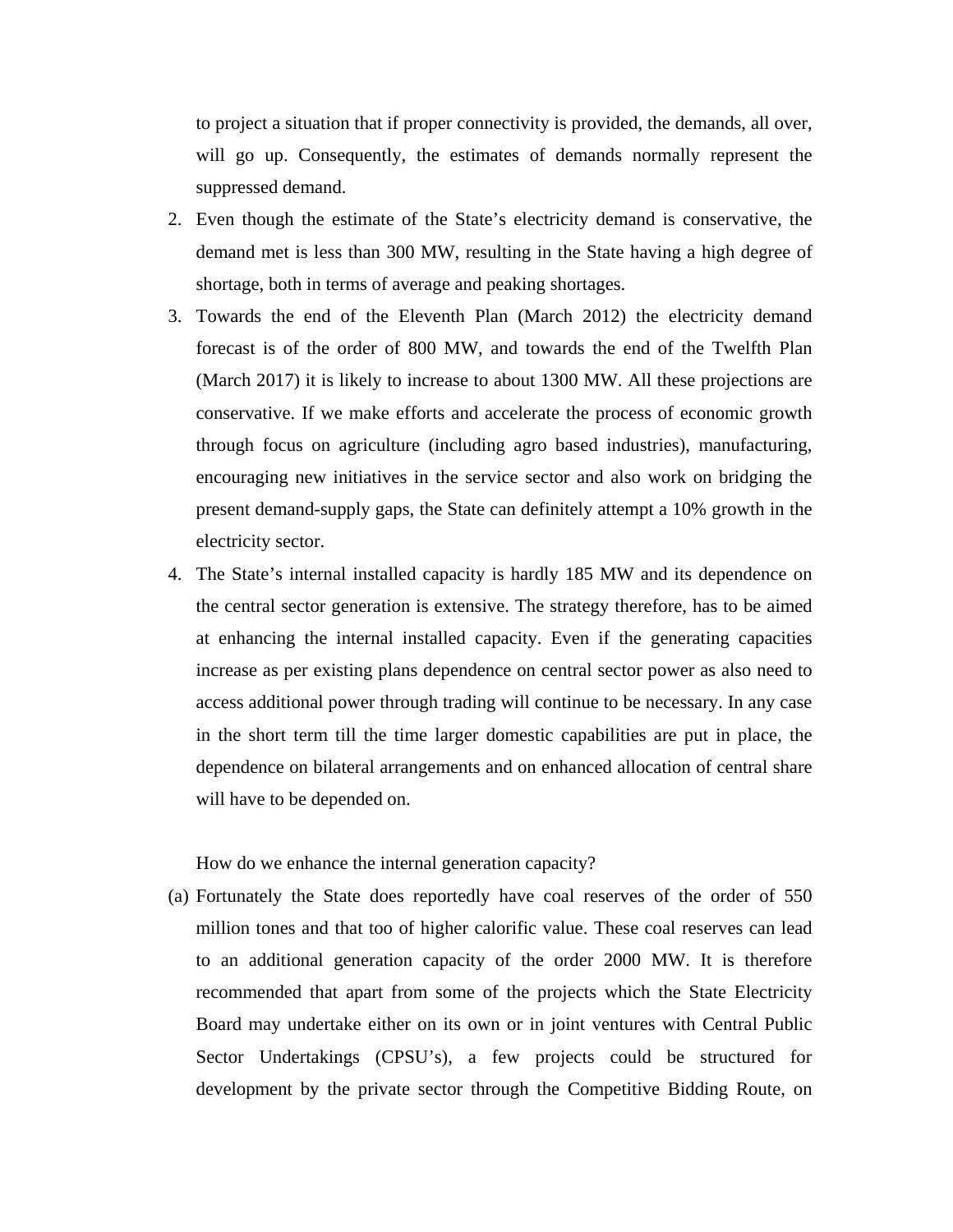similar lines as Ultra Mega Projects. This will require a shell company to be formed which can take care of the initial project management activities viz. land acquisition, coal block allocation and environmental clearance etc., so that at the bidding stage, a highly competitive tariff is achieved.

- b) The five hydro electric projects (150 MW) under execution must be monitored to ensure completion as per schedule. In the medium to long term about 20 identified Hydro Electric Projects with total capacity of about 2500 MW can be developed, either by the State or through joint venture or through private sector participation. All options need to be pursued. A proper mechanism to ensure this would be necessary.
- c) To accord right priority to capacity addition, a Generating Company needs to be set up. This company can start with the existing capacities of the State as a baseline. It can then be asked to add additional hydro and thermal capacities.
- (d) On the generation segment, it is necessary to fix a target for power generation through renewable sources of energy which should be a modest percentage initially, but the proportion should rise progressively. The State may avail of the benefit of the existing GOI Scheme on Solar PV, Micro-Hydel, Wind and Biomass systems.
- (e) Decentralized Distributed Generation (DDG) particularly in rural areas, could yield faster results.
- B. Transmission
- 1. Meghalaya has suffered, in the past, and continues to do so on account of weak transmission and sub-transmission networks. There have been instances when power is available from central sector but it is not able to reach the destination in view of inadequacies in the State's transmission networks. Adequate strengthening of the state's transmission and sub-transmission systems is recommended and needs to be taken up on priority basis.
- 2. While larger capacities get established, it is necessary that the State's transmission and sub-transmission systems get connected to the regional and national grids. To mitigate this need suitable advance planning in association with the Power Grid and the Central Electricity Authority (CEA) is recommended.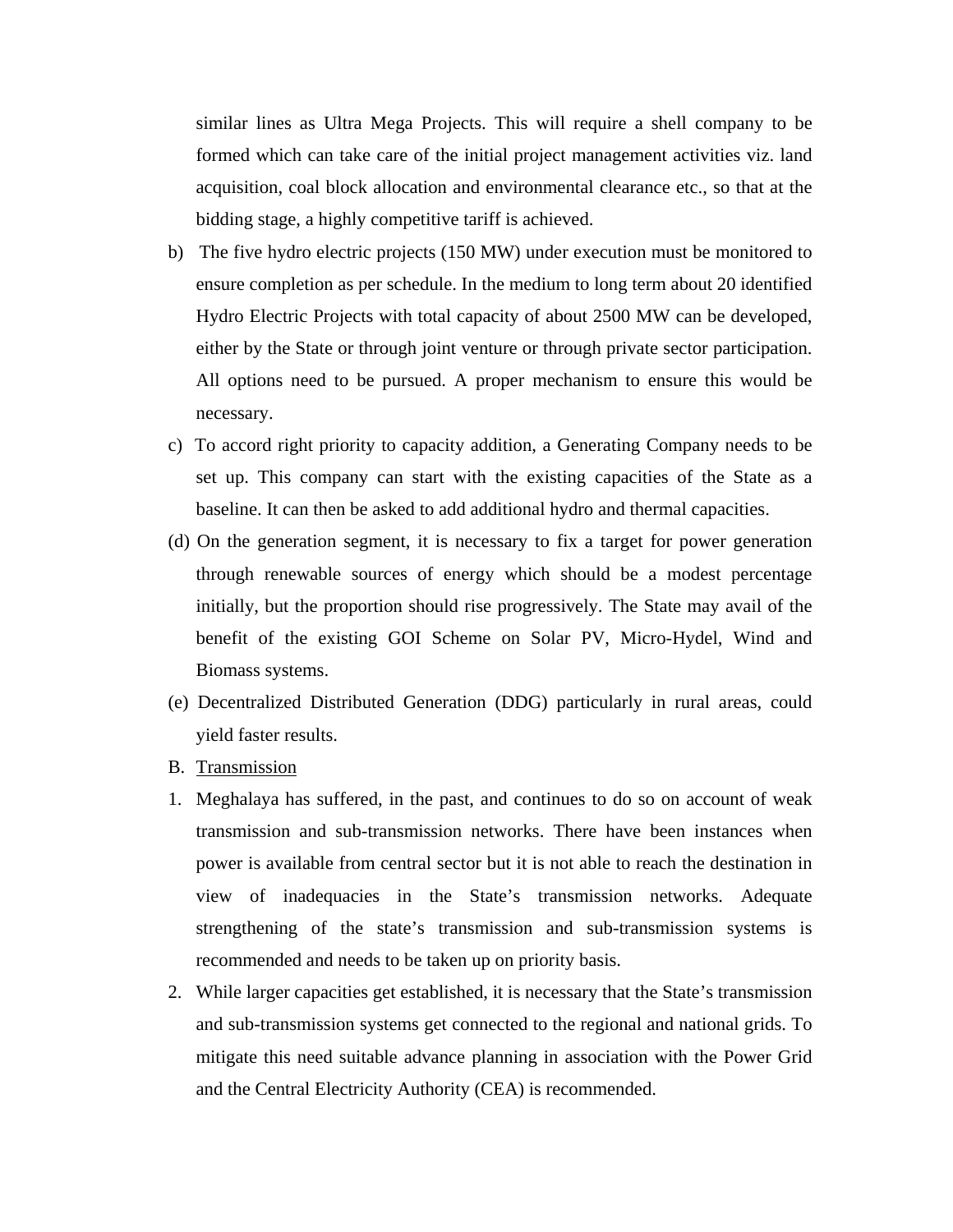3. While the existing inadequacies in sub-transmission and distribution infrastructure are known and they need immediate attention it will be important to prepare medium and long term projections keeping in view the forecast of demand. This will ensure that the mistakes of the past are not repeated in the future. It is suggested that the expert services of Power Grid could be availed for formulation of a comprehensive five-year and a comprehensive ten-year Plan of Action for development of commensurate transmission and sub-transmission systems for the State.

# C. Distribution

- 1. For upgradation of the distribution systems in towns and cities, the State should fully utilize the opportunities that are available and can be availed under the Accelerated Power Development and Reform Programme (APDRP) scheme of the Government on India. Full advantage of this scheme can be secured if suitable projects for every town are prepared well in advance. This will not only lead to improved reliability of power supply in these areas but will also drastically reduce technical and commercial losses (reportedly as high as 42% during 2006-2007) thereby improving the financial health of the electricity sector in the State.
- 2. The Rajeev Gandhi Grameen Vidyutikaran Yojna (RGGVY) of the Government of India is a highly attractive scheme for rural areas. Its success depends on how seriously the State implements it. Project identification including comprehensive surveys and costs estimates with reliable implementation agencies are essential for the effective outcome of this scheme.
- 3. It is recommended that suitable mechanisms be put in place for formulating and implementing of schemes under APDRP and RGGVY.
- D. Energy Conservation
- 1. In the short term efficient consumption of electricity is the best part-solution to bridge the gaps between demand and supply.
- 2. Energy efficiency measures are immediately needed to replace conventional lighting system through CFL. This should be done without delay in all government offices, establishments and other institutions.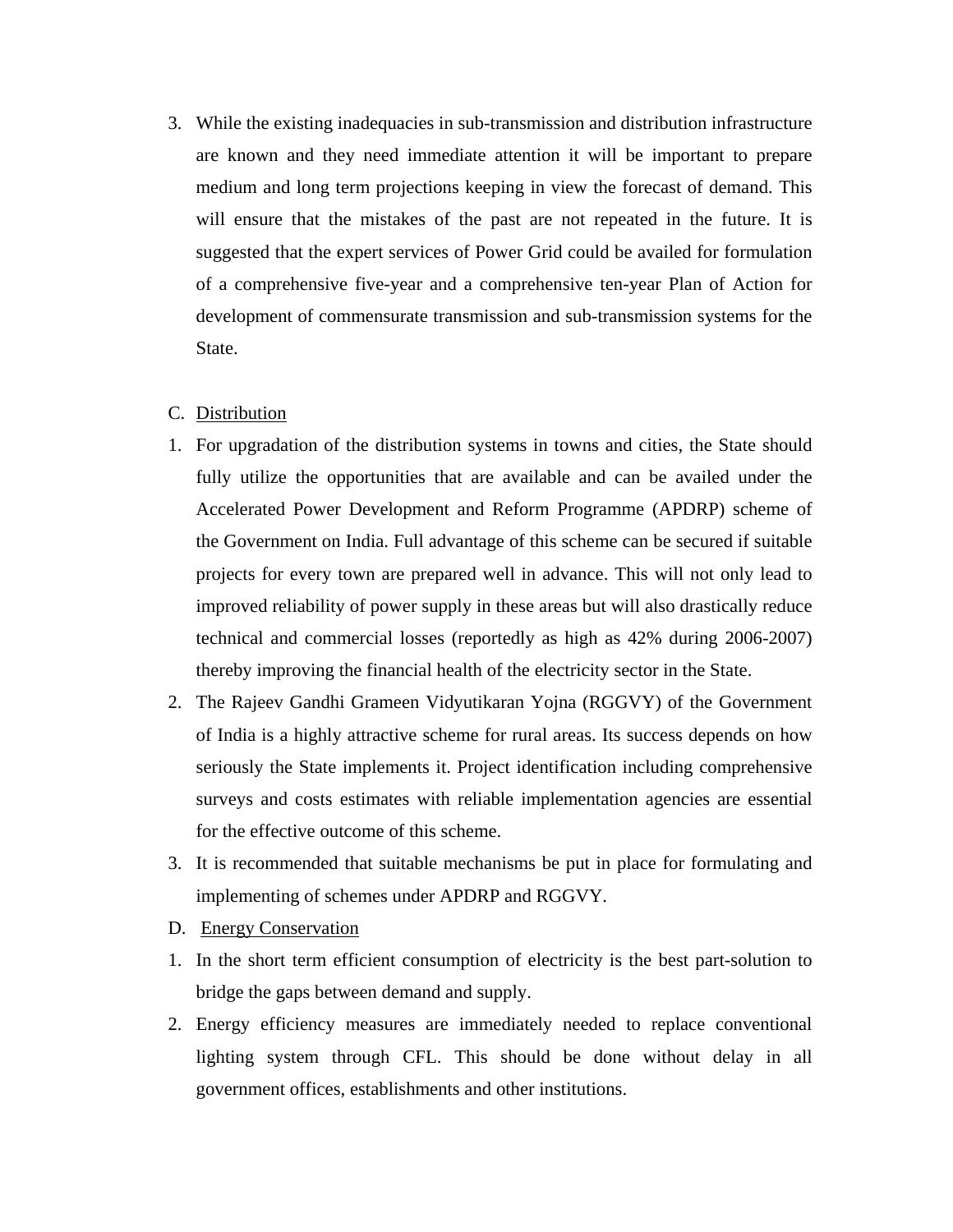- 3. Following this incentivized schemes to popularize the use of CFL by other consumers should also be put in place.
- 4. Similarly motivational schemes for solar heating will also considerably reduce the electricity demand.
- E. Financial Health
- 1. The financial health of the power sector of the State must be improved. There have been positive changes during 2007-2008 but there is need to generate surplus so that the new schemes could be taken up. Besides adequate and sharply steppedup budgetary support will be necessary for expanding the generation capacity and augmenting the transmission and distribution systems.
- 2. The possibility of raising finances for funding new generation projects by resorting to Escrowed Low-Coupon / Zero-Coupon Bonds may be explored and evaluated.
- 3. All available options of project-funding need to be ascertained and assessed in an open and transparent manner following well established fiscal norms in such regard.

# **MINING & GEOLOGY SECTOR**

- 1. Meghalaya is rich in mineral resources with as many as 8 (eight) major minerals besides many minor minerals which can be economically exploited.
- 2. The State Plan for this sector must focus on 'Action Areas' to adequately tap and exploit these resources to strengthen the State's economy.
- 3. The recommended `Action Areas' are –
- a) Expeditious assessment of the current mineable reserves of major minerals in different areas of the State particularly coal.
- b) Continuing exploration to keep upgrading and updating data relating to the State's mineral reserves. The reserves must be appropriately classified so that the State clearly knows the quantity and quality of its' mineable mineral reserves for planned extraction. While the existing classification can go on for some more time there is critical need to classify them on United Nations Framework Classification for Energy and Mineral resources (UNFC) basis.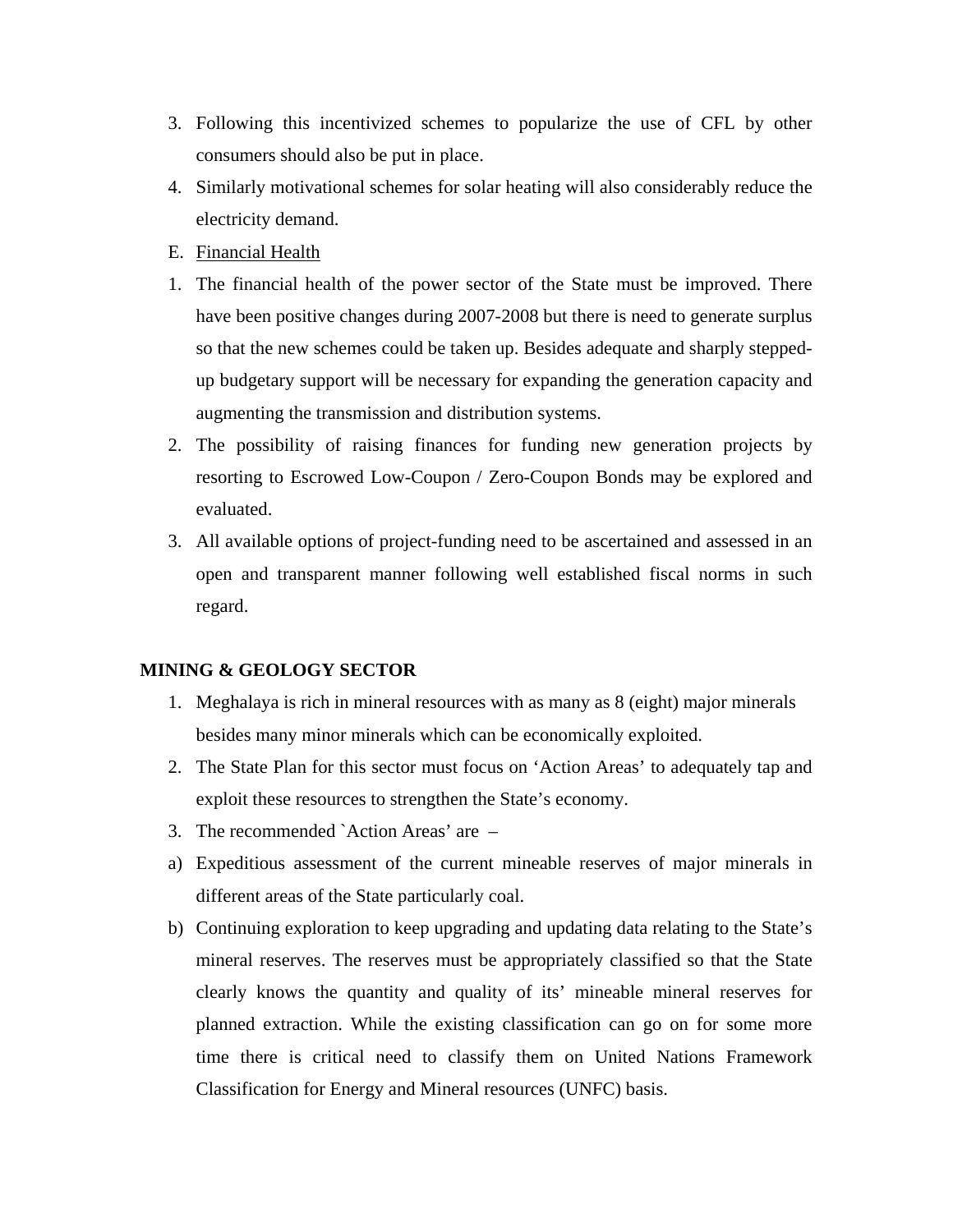- c) Decide the plan-wise and year-wise quantum of exploration keeping the State's mineral resource reserves in consideration and putting in place available state-ofthe-art technology to prepare 'Geological Reports' of 'projectisable mineral blocks'.
- d) The State can also consider outsourcing exploratory drilling activity and generation of mineral reserve-data bank to hasten a planned development process.
- e) The State Mining Policy for Meghalaya which is presently in the draft stage should be finalized and notified for implementation.
- f) The Mining Policy should have due regard for the environment and ecology of the State so that continued mining activity does not create further imbalances to the present fragile ecological environment of the State but should be directed towards its' continuing regeneration and improvement.
- g) Unscientific coal mining in the State has already caused untold damage to the environment and ecological conservation. Concerted actions need to be taken in a time bound planned manner to correct the damages already caused and to safeguard and prevent such damage in the future.
- h) Sustainable corrective steps for control of unscientific mining in the State need to be undertaken by introducing right mining practices involving the land owners as stakeholders in all future mining activity be it for coal or other minerals.
- i) The State Department of 'Mining & Geology' should be suitably strengthened, by inducting personnel with required level of expertise. Districts where mining activity is generating income must have District Mining Officers assisted by required technical personnel for planning, supervising and monitoring mining operations.
- j) The Director of Mineral Resources should be a professional assisted by technical personnel so that right and timely proposals are brought to the Government for planning and implementation. In order to initiate and pursue right mining practices for coal in particular, Coal India Ltd. and Meghalaya Industrial Development Corporation (MIDC) may consider incorporating a joint venture company to jointly execute mining plans. In doing so the interest of the land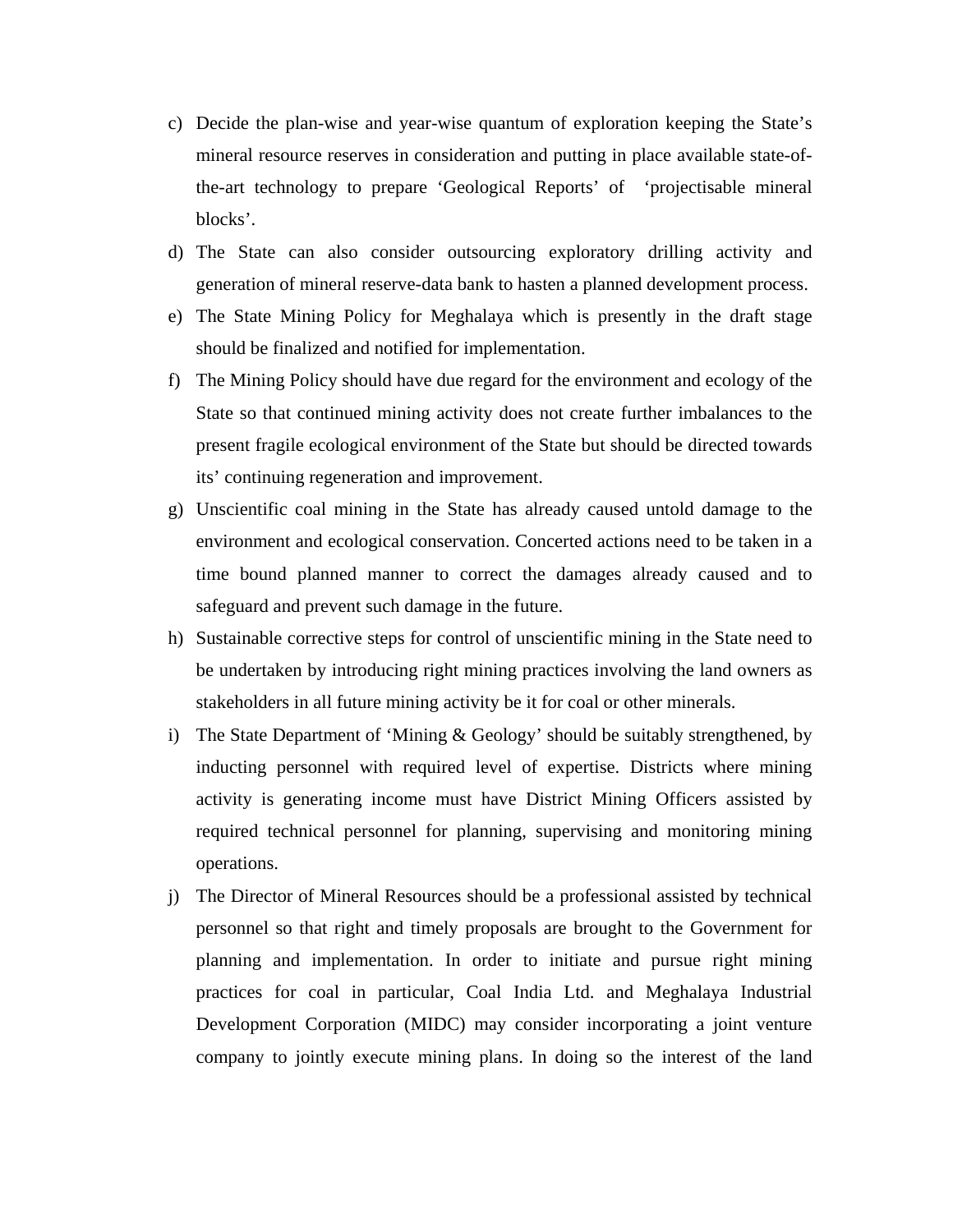owners should be fully protected by offering them appropriate share(s) in such a joint venture.

- k) To set a model, the coal mining lease for Simsang Mines granted to Coal India Ltd. should be renewed so that this mine is planned, developed and exploited in a scientific manner and operated as an integrated complex having all ancillary units including a thermal power station.
- l) The State needs to urgently modernize the machinery and equipment of the Department for exploratory mining.
- m) In the context of the recent developments for use of nuclear fuel for civil and peaceful purposes the State needs to consider on an urgent basis, to fully exploit its' uranium deposits for generation of cheap nuclear power.

# **INDUSTRY SECTOR**

- 1. A revised, realistic and sustainable State Industrial Policy should be drawn up and adopted at the earliest after broad based interaction / consultations with all major stake-holders including national and regional level interaction with potential investors and industrial associations and federations. The State may preferably keep in view the framework of the State Industrial Policy of Himachal Pradesh and Uttarkhand which are more or less similar placed states. The proposed revised policy should have a pronounced bias for rural-economy with low investment and high-employment industrial units.
- 2. Pro-active measures should be incorporated in the revised State Industrial Policy to pre-empt the folding up and flight of industrial units at the conclusion of the period during which tax-concessions and other incentives are available.
- 3. Proactive steps should be taken to urgently develop a 15 year master plan for comprehensive industrial development of the State fully integrated with ground realities relating to the power generation potential, availability of transmission and distribution systems and its ramifications on the water resources and environment of the State.
- 4. An Infrastructure Development Corporation (IDC) should be established in the State preferably involving Infrastructure Development Finance Company (IDFC)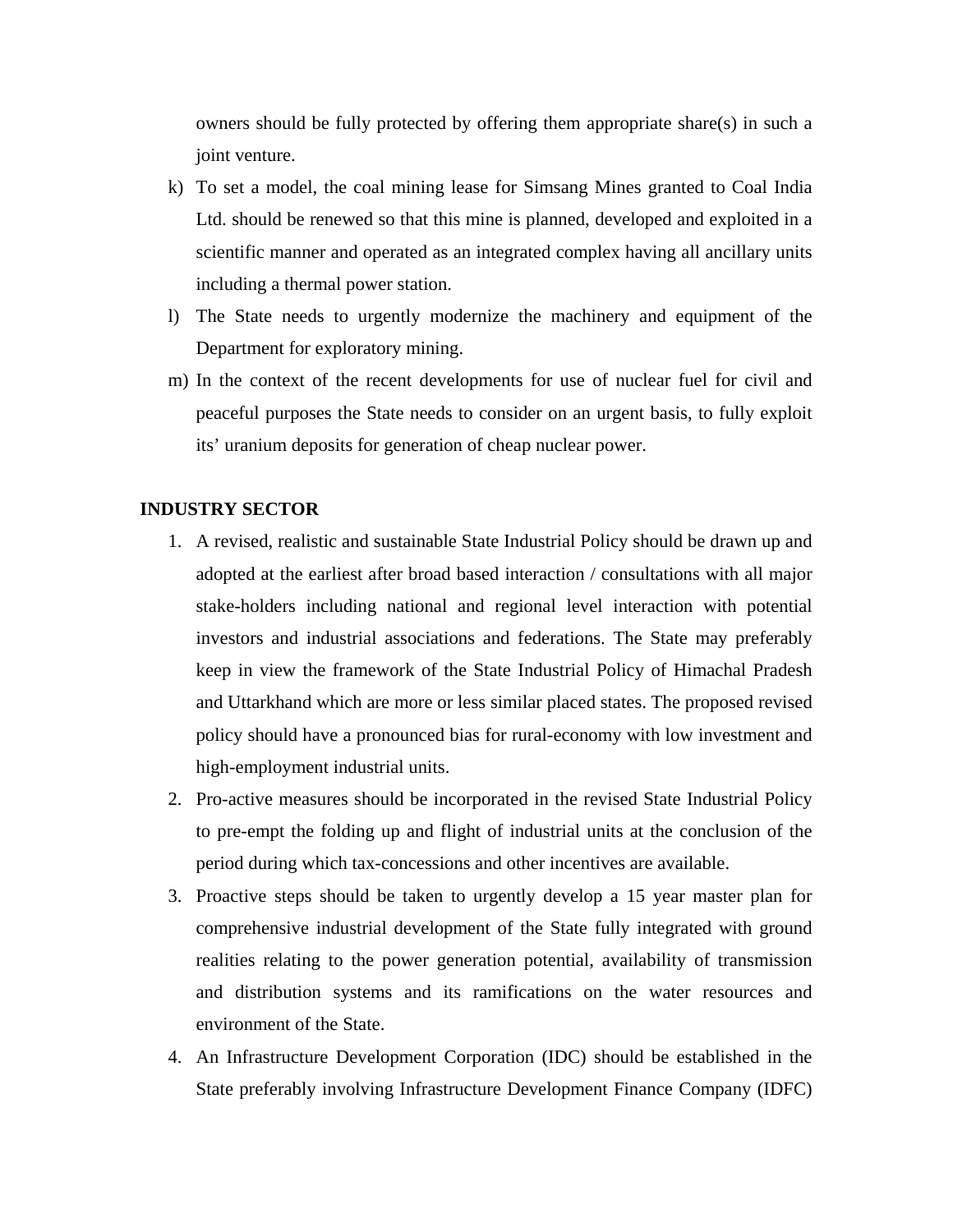and Infrastructure Leasing and Financial Services Ltd. (ILFS) which are reputed national organizations of excellence as partners/stake-holders. The proposed IDC should be headed and manned by professionals and run on a corporate costeffective basis.

- 5. The scope and mandate of the State Industrial Corporation needs to be suitably enlarged to catalyze industrial development and facilitate flow of concessional and promotional incentives to encourage balanced intra-state infrastructural growth.
- 6. Greater attention should be given to the small scale industrial sector of the State to encourage and promote rural artisans following the Integrated Cluster Approach.
- 7. A negative list of Industries should be drawn up to discourage industries which are neither appropriate nor suitable for sustained long-term development of the State.
- 8. Tourism and tourism-based activities should be declared an `Industry" and made eligible for all incentives available under the Revised State Industrial Policy.
- 9. The State Single Window Agency (SSWA) needs to be overhauled and professionalized to ensure that all requisite responses are obtained from all concerned and the SWA decision to approve or turn down a proposal, for good and valid reasons is recorded and communicated within six weeks of receipt of a proposal from an entrepreneur.
- 10. Advance planning for development of industrial parks with basic infrastructural facilities at suitable locations in the State need to be taken up and completed within a time-bound framework.

#### **TOURISM SECTOR**

- 1. A State Tourism Development master plan should be drawn up availing Government of India funding for such purpose and notified within three months.
- 2. The IIM Shillong or NEHU or other state-based research organizations of repute be encouraged to undertake a `Study on the State's Tourism Potential – Bridging the Gaps'.